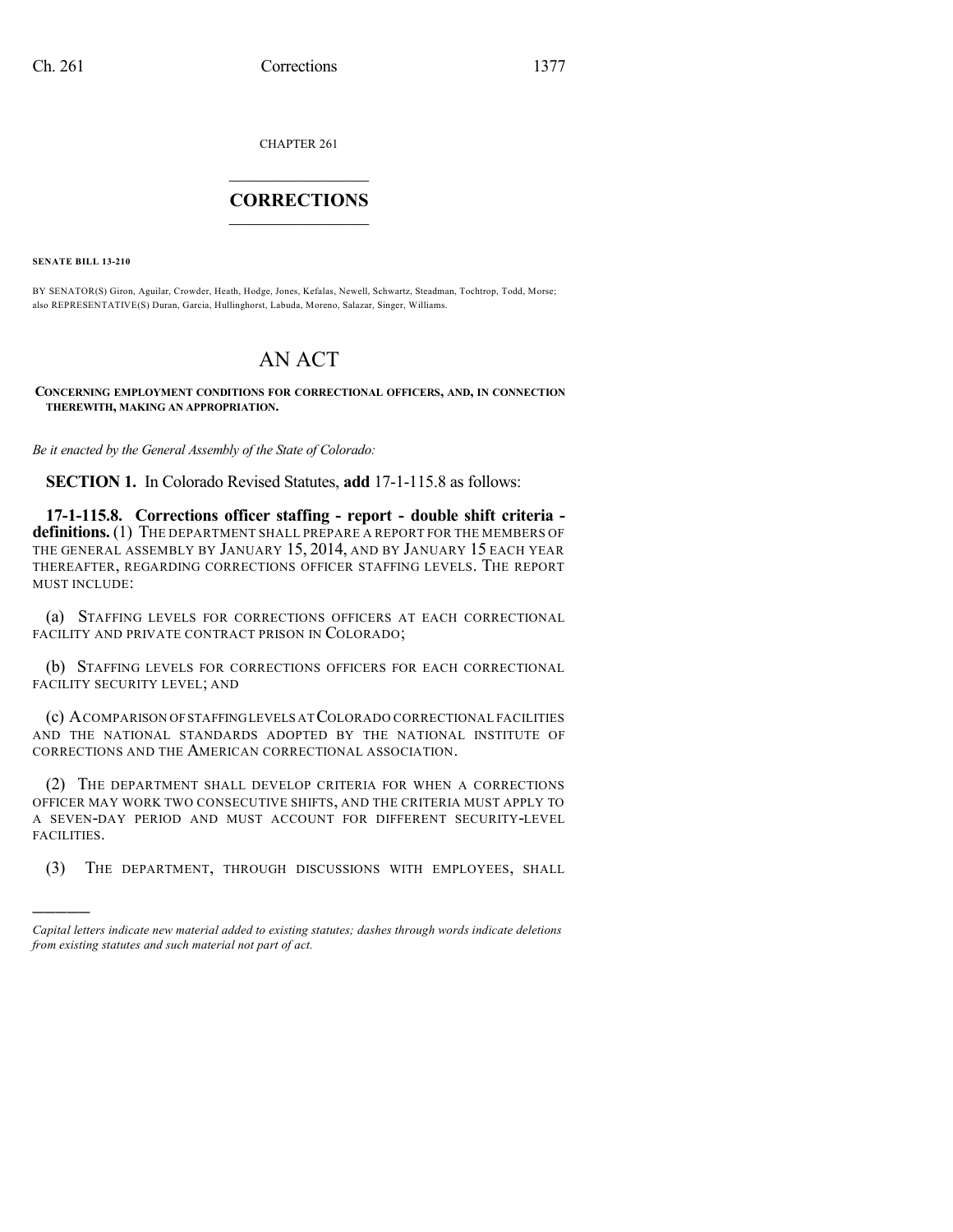ESTABLISH WORK PERIOD AND COMPENSATION PRACTICES THAT COMPLY WITH THE FOLLOWING STANDARDS THAT:

(a) A WORK PERIOD FOR CORRECTIONAL OFFICERS MAY BE FROM SEVEN CONSECUTIVE DAYS TO FOURTEEN CONSECUTIVE DAYS IN LENGTH. OVERTIME PAY FOR CORRECTIONAL OFFICERS MUST BE REQUIRED WHEN THE NUMBER OF HOURS WORKED EXCEEDS THE NUMBER OF HOURS THAT BEARS THE SAME RELATIONSHIP TO EIGHTY-FIVE HOURS IN A FOURTEEN-DAY PERIOD.

(b) CORRECTIONS OFFICERS WHO WORK TWELVE OR MORE HOURS IN ONE TWENTY-FOUR HOUR PERIOD SHALL BE PAID THE AMOUNT OF ONE AND ONE-HALF TIMES THEIR REGULAR RATE OF PAY FOR THE TIME THEY WORKED THAT EXCEEDED EIGHT AND ONE-HALF HOURS;

(c) ALL DEPARTMENT EMPLOYEES RECEIVE WITH THEIR PAY CHECK A PAY STUB THAT CLEARLY AND ACCURATELY REFLECTS ALL HOURS WORKED, STANDARD RATE OF PAY,RATE OF OVERTIME PAY,ACCRUAL OF ANY PAID LEAVE AND COMPENSATORY TIME, REMAINING PAID LEAVE, AND COMPENSATORY TIME BALANCES;

(d) THE DEPARTMENT SHALL ESTABLISH ADMINISTRATIVE REGULATION PRACTICES THAT CREATE GREATER FLEXIBILITY IN THE STAFFING OF FACILITIES, INCLUDING BUT NOT LIMITED TO EMPLOYEE SHIFT SUBSTITUTION, VOLUNTARY OVERTIME LISTS, ROVING, AND POOL STAFF COVERAGE; AND

(e) ALL PRACTICES MUST BE COMPLIANT WITH FEDERAL WAGE AND HOUR LAW.

(4) FOR PURPOSES OF THIS SECTION, "CORRECTIONS OFFICER" MEANS AN EMPLOYEE OF THE DEPARTMENT OF CORRECTIONS WHO IS SUBJECT TO THE EXEMPTION IN 29 U.S.C.A. SEC. 207 (k); EXCEPT THAT IT DOES NOT INCLUDE A PAROLE OFFICER.

**SECTION 2.** In Colorado Revised Statutes, 17-1-103, **add** (1) (q) as follows:

**17-1-103. Duties of the executive director.** (1) The duties of the executive director shall be:

(q) TO COLLABORATE WITH THE DEPARTMENT OF PERSONNEL AND THE OFFICE OF INFORMATION TECHNOLOGY ON THEIR EXISTING EFFORTS TO MODERNIZE THE STATE'S PERSONNEL TIMEKEEPING SYSTEMS IN ORDER TO PRODUCE A SYSTEM THAT IS TRANSPARENT, ACCOUNTABLE, AND EASILY EMPLOYED BY DEPARTMENT PERSONNEL.

**SECTION 3.** In Colorado Revised Statutes, **add** 24-32-724 as follows:

**24-32-724. Fort Lyon property - supportive residential community - report - Fort Lyon property cash fund - created - definitions - repeal.** (1) AS USED IN THIS SECTION, "FORT LYON PROPERTY" MEANS THE REAL PROPERTY DESCRIBED IN THE QUITCLAIM DEED OF SEPTEMBER 12, 2002, THAT THE FEDERAL SECRETARY OF VETERANS AFFAIRS CONVEYED TO THE STATE OF COLORADO FOR THE PURPOSE OF OPERATING A CORRECTIONAL FACILITY.